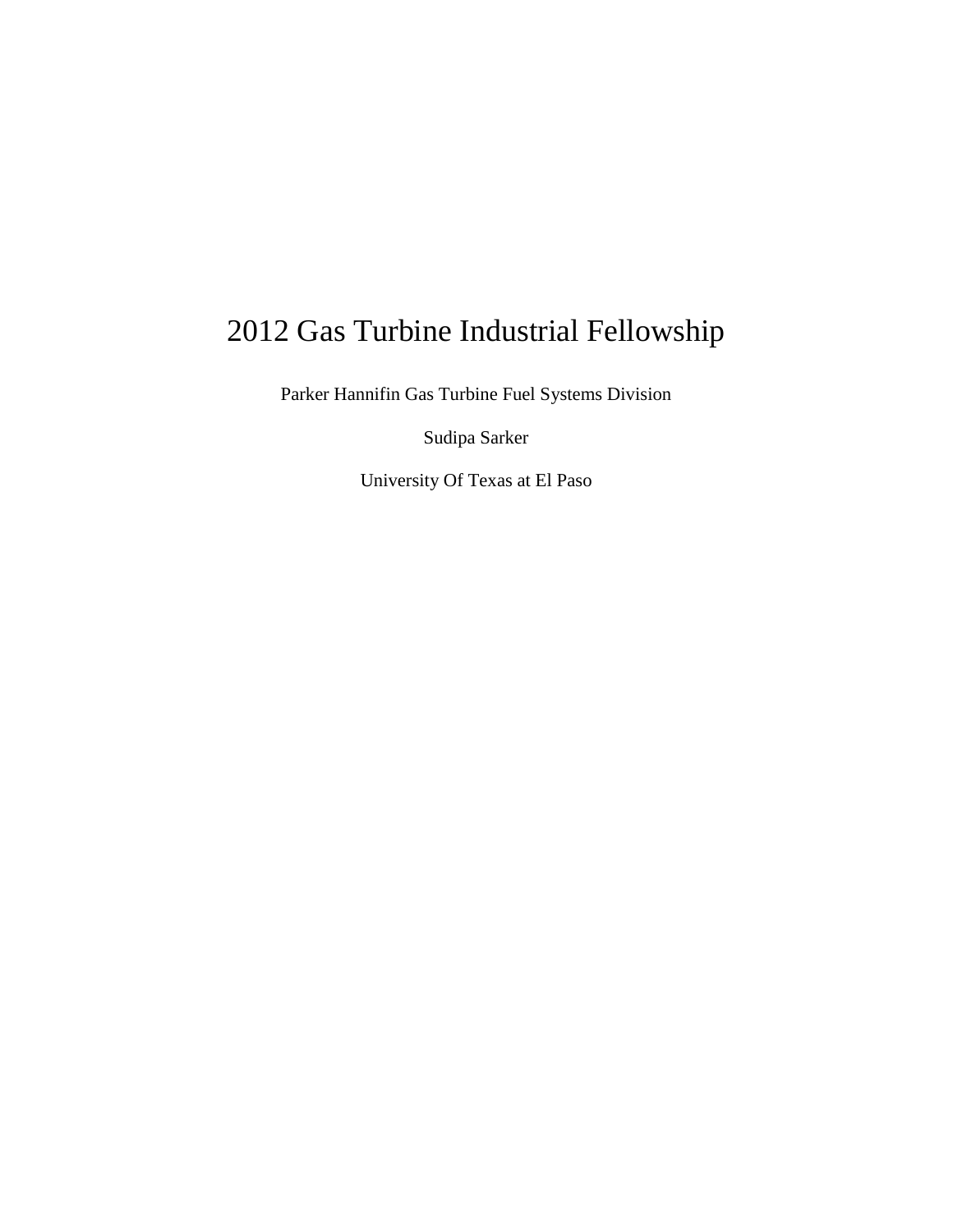As a fellow of the 2012 University Turbine Systems Research (UTSR) Gas Turbine Industrial Fellowship Program, I worked with Parker Hannifin Corporation at the Gas Turbine Fuel Systems Division. I was assigned to be a part of research and development team, with my mentor being Dr. Erlendur Steinthorsson. I was involved in two different projects during my fellowship where I did CFD analysis to help the design improvement of fuel injectors. An example of the work done was a combustion analysis for an injector developed by Parker Hannifin for the NASA UEET project [1]. The Parker UEET injector proved highly successful in high-pressure combustion tests where record low emissions were obtained [2].

#### **Introduction and description of the problem**

Three-dimensional numerical simulations of airflow through an experimental Macrolaminated air swirler were performed. The air swirler was designed for target swirl number of 0.8 and was constructed from a stack of metal plates with air swirl passages etched into each plate that fed a 0.43" diameter "spray cup" that was 0.30" deep. A pressure swirl atomizer injected fuel at the bottom of the spray cup exposing the spray directly to the incoming swirling air. The air and fuel from the swirl cup discharged into a 10.0" inch long 3.00" by 3.00" square tube, as shown in Fig 1. The main objective of the analysis was to investigate different approaches for predicting spray flame location and NOx emissions.

In the results shown here, a flamelet model was used as a combustion model where a 31 step reaction mechanisms with 21 species was used with  $C_{12}H_{23}$  used as a surrogate for Jet-A fuel. The gas was modeled as incompressible ideal gas. At first, a non-reacting case was run using a fixed pressure drop for the air. Then a reacting case was run using fixed airflow rate with steady flamelet modeling for combustion. Finally, an unsteady flamelet model was used as a post processing step to estimate the emissions of NO.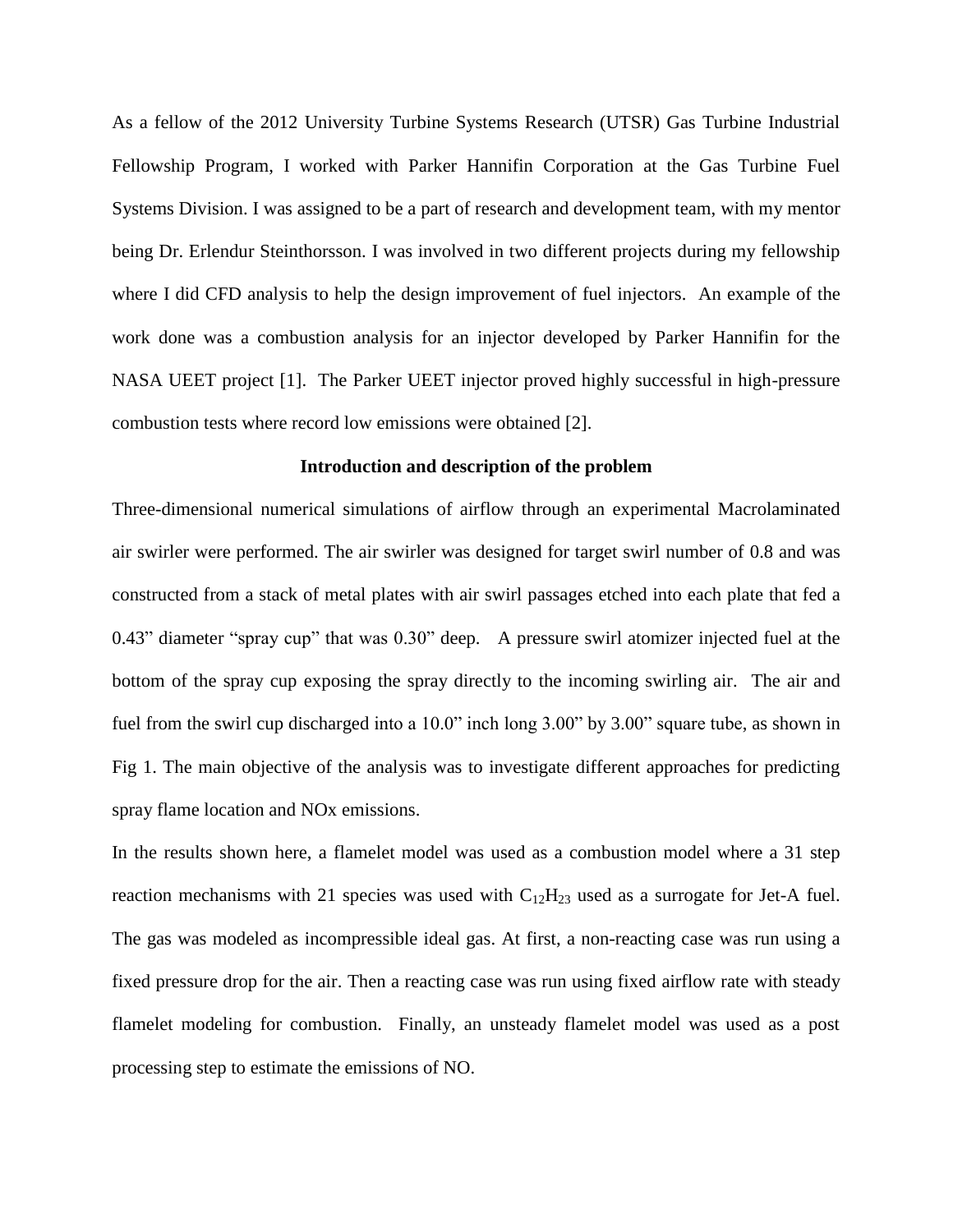## **The CFD Model**

The full three-dimensional flow of air through the swirler and the downstream domain was modeled. For non-reacting conditions, a constant pressure drop of 4000 Pa was applied across the swirler, with the exit pressure equal to 1 bar. (i.e., 4% pressure drop). The simulations were done using Fluent. The effects of turbulence on the flow were modeled using realizable k epsilon turbulence model that is available in fluent. The grid system used in the simulations is a high quality, structured multi-block grid system that was generated using the GridPro grid generator (Fig 2). The grid system contained a little over  $2.0 \cdot 10^6$  hexahedral cells. The hexahedral mesh resolves the flow field very efficiently and, in particular, contributes to high accuracy in boundary layers.

A hollow conical spray was used with a cone angle of 80°. A Rosin-Ramler distribution for the initial droplet size was used in this problem using A dynamic drag model was used here to account for the effects of droplet distortion.

#### **Results and Discussion**

The results from the simulations are shown in Fig. 3-7. Figures 3 and 4 show the flow field of non-reacting and reacting flow, respectively, showing the strongly swirling flow downstream of the cup and swirl induced vortex breakdown that stabilizes the flame. Fig 5 shows the temperature profile for the reacting flow where the maximum temperature is 2240 K and exit temperature is 1638 K with the burning zone positioned downstream of the cup. Figure 6 and 7 show the mass concentration of OH and NO respectively. The concentration of NO is seen to be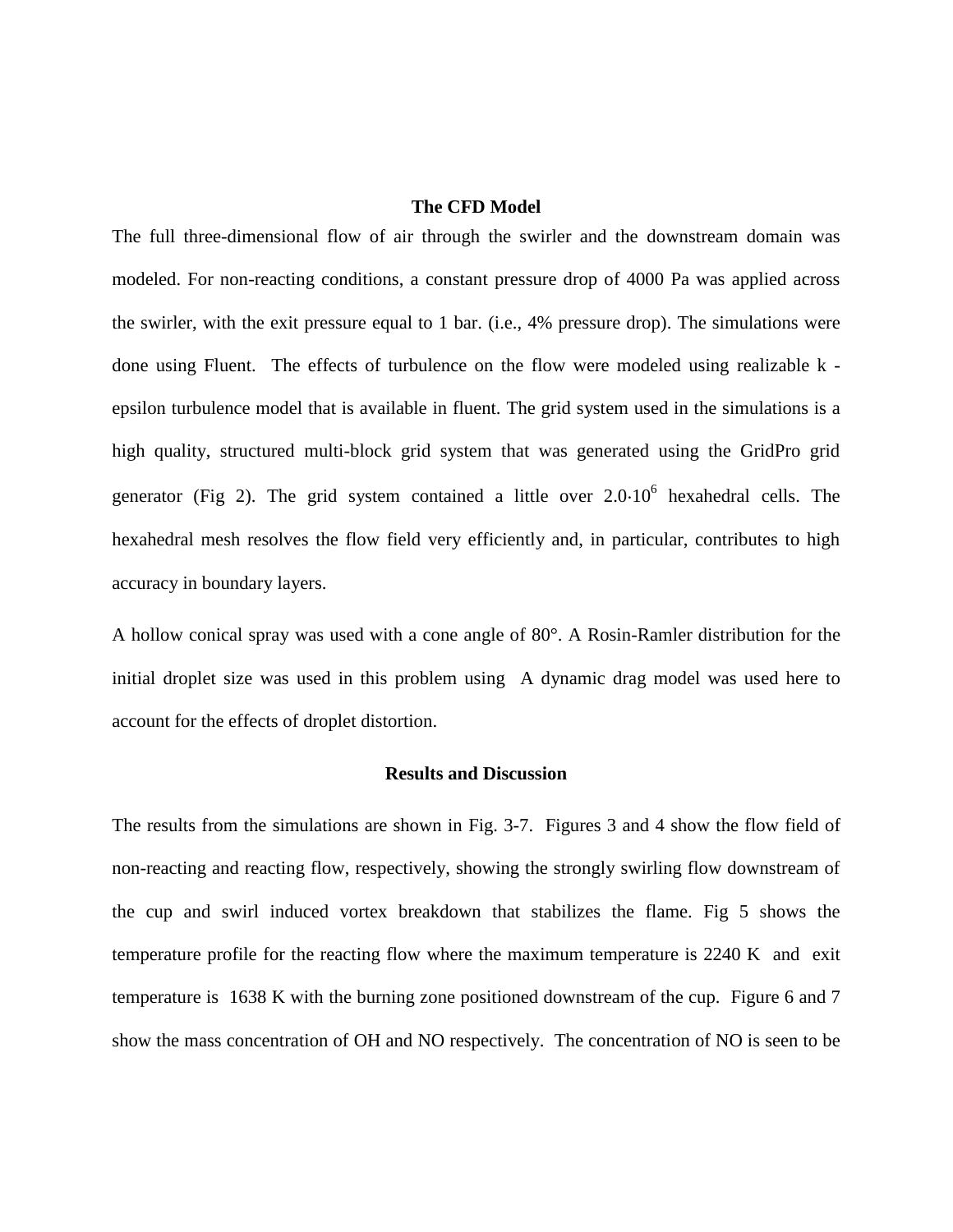highest in the high temperature zone and where long residence time of combustion products is expected. The NOx emissions were predicted to be 3.7 g-NO/kg-fuel.



**Figure 1: schematic of flow domain used in CFD**



**Figure 2: A multi-block grid system for the air passages within the ML air swirler.**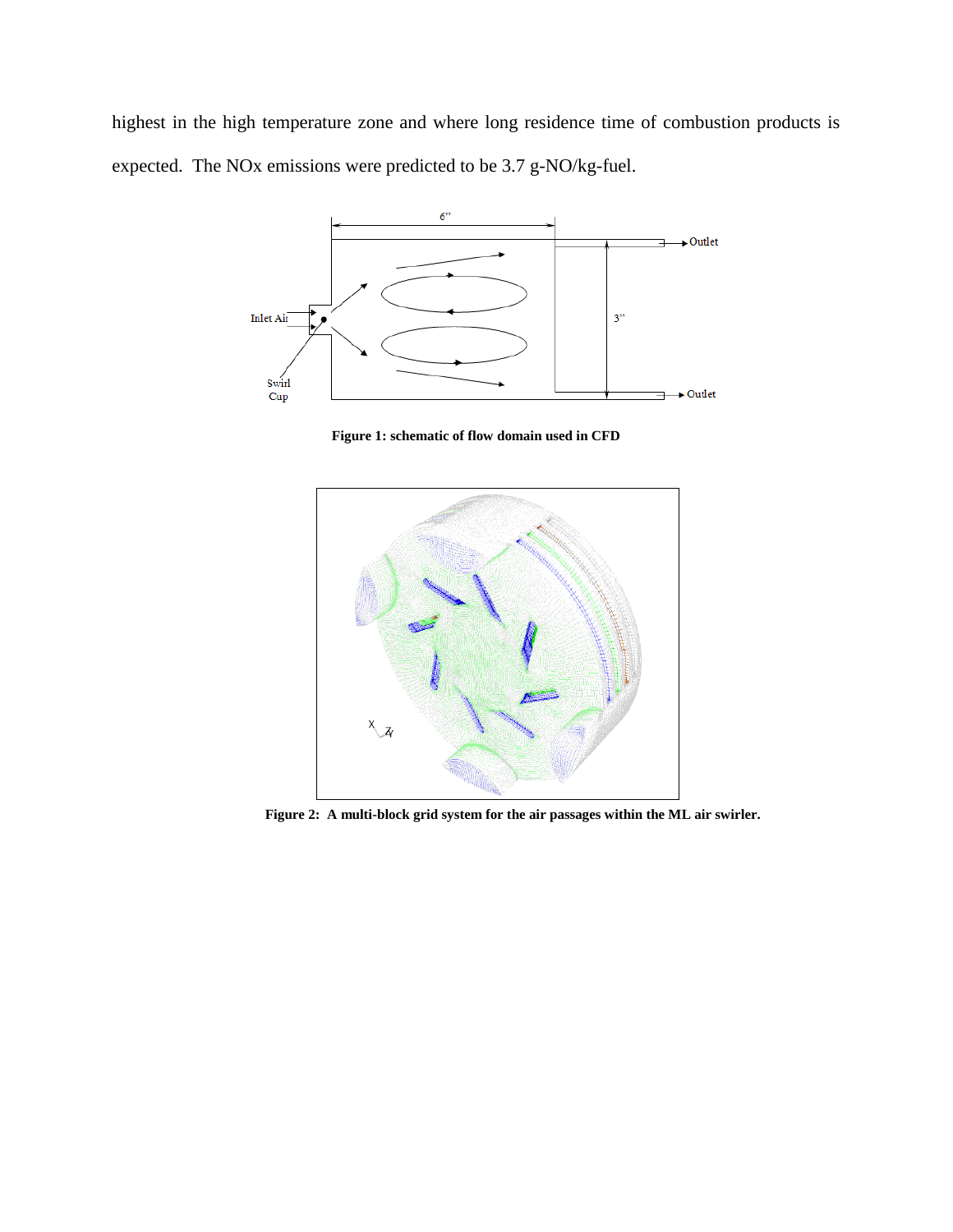





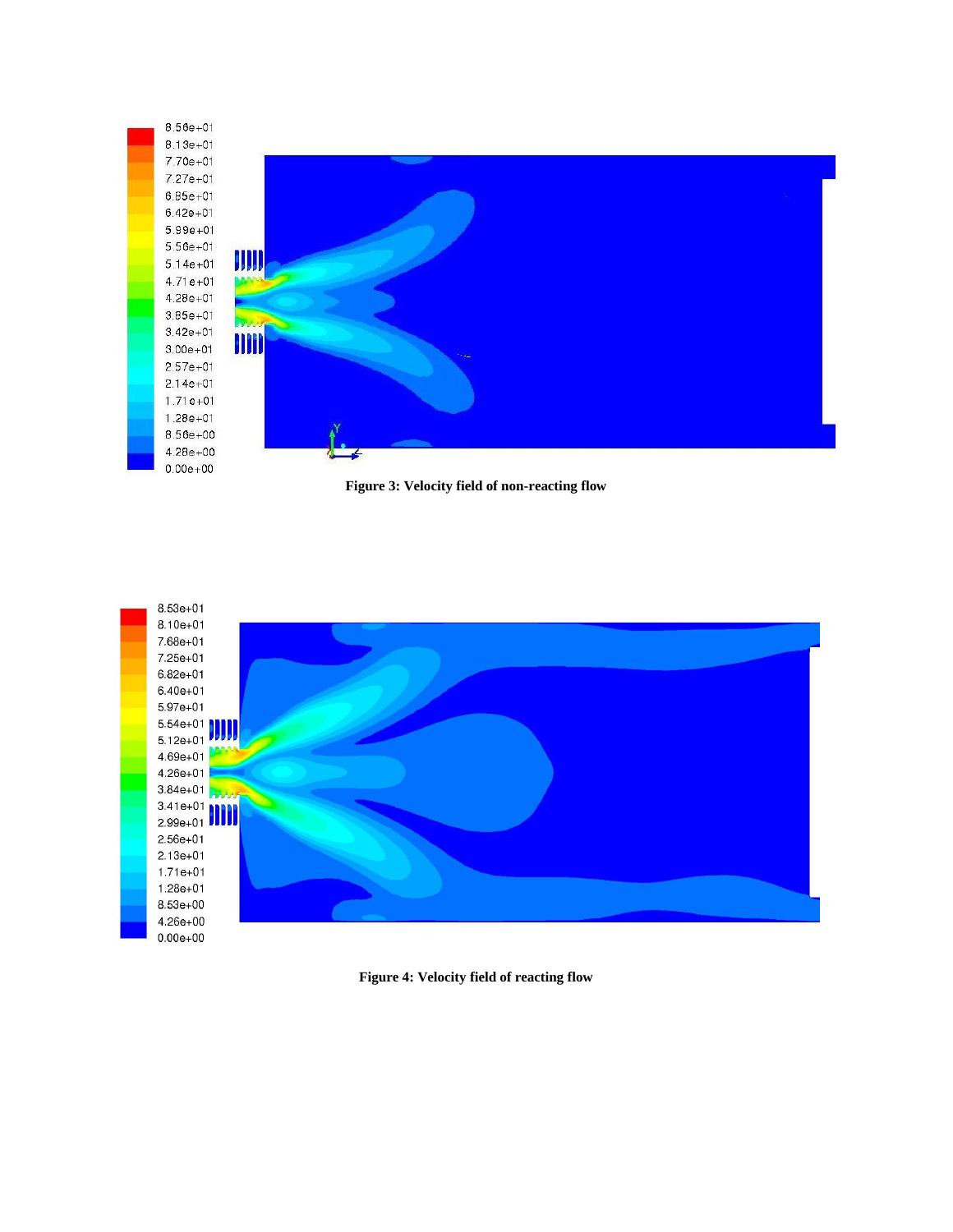

**Figure 5: Temperature**



**Figure 6: Mass fraction of OH**